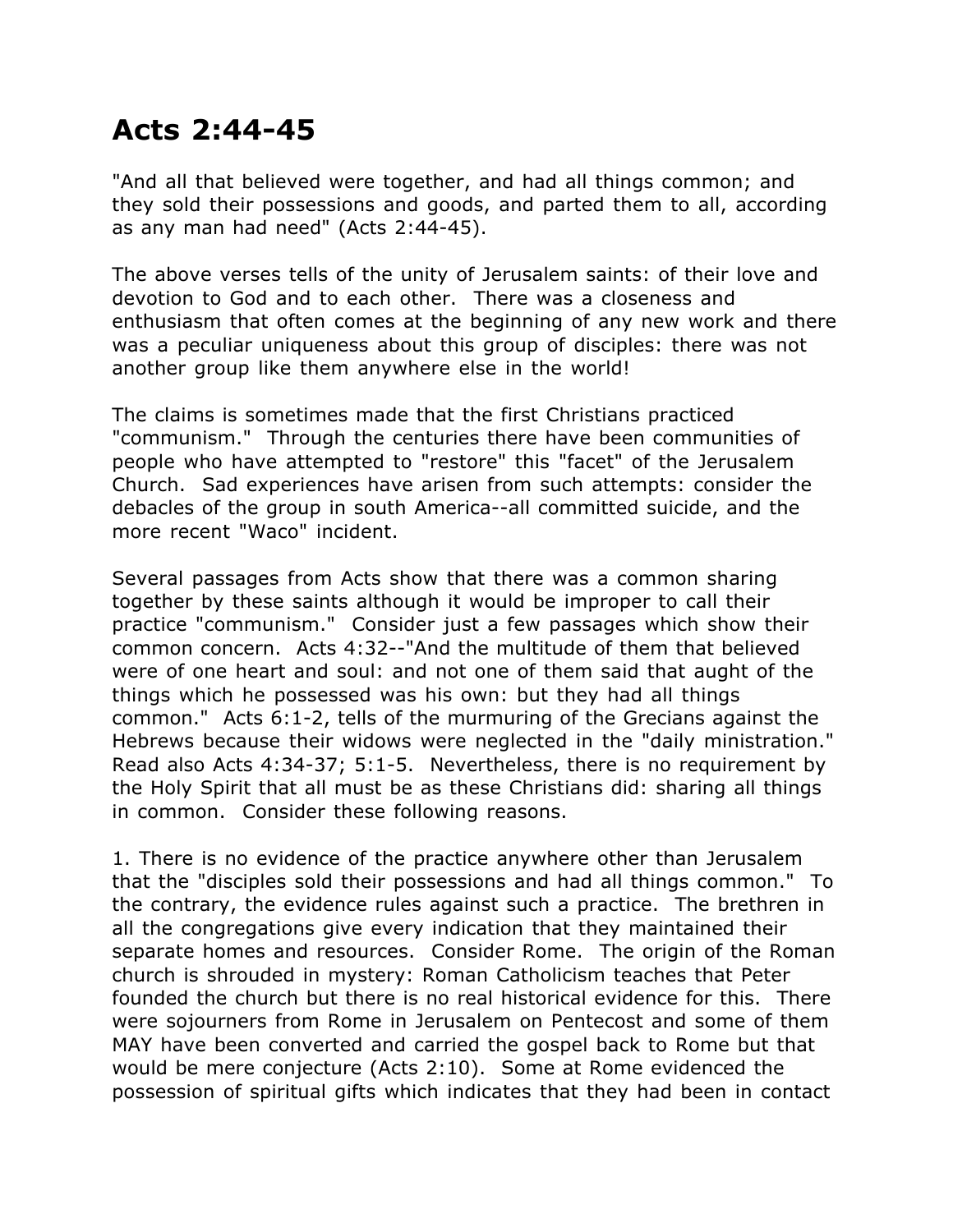with some of the apostles; for Paul gave instructions concerning the use of these gifts (Rom. 12:6-8). Still, the Roman brethren were deficient in the gifts and Paul longed to visit them that he might impart gifts to them (Rom. 1:11). As one reads the sixteenth chapter of the Roman letter and see the many different individuals whom Paul salutes there, he find that no less than five times Paul greets various brethren who had their own, distinct household (Rom. 16:5, 10, 11, 14, 15).

What was true in Rome was true in other churches as a close reading of apostolic epistles reveals. All being sustained "from a common fund " was NOT practiced in any place other than Jerusalem, IF ONE AGREES it was practiced there. If such was required by the Holy Spirit, why did He not rebuke all of the various congregations who obviously were living in violation of such instruction?

2. In the various letters, instructions are given to wealthy brethren as to the proper use of their resources, but no where are the rich commanded that they must sell all their possessions and have all things in common with all other disciples. They were warned not to allow riches to make them high-minded, nor were they to allow themselves to be consumed with the uncertainty of riches. Rather, they were to be rich in good works, willing to share their possessions with others (1 Tim. 6:17-18). Christians were warned not to be lovers of money because it would bring many sorrows (1 Tim. 6:9-10). They were told not to show partiality between rich and poor (James 2:1f). Yet, they were never charged that they must dispose of all their property and all share from a common fund.

3. Evidence shows that even in Jerusalem there were no commands that brethren "sell their possession to have all things common." When Ananais and Sapharia sold their property and lied about what they had given, Peter said, "While it remained, was it not your own? And after it was sold, was it not in thy power?" (Acts 5:40). Peter's questions show that personal ownership of property continued in Jerusalem and that brethren were not commanded to sell their possession and have "all things in common."

4. Further, even in Jerusalem some still maintained their personal dwellings, having servants, etc. When Peter was imprisoned by Herod, prayer was made by the church for him. Some brethren met at the house of Mary, John Mark's mother, and were praying. Peter came to her home to give instructions to pass on to James and knocked at her door. Rhoda was a servant girl and left him standing outside while she joyfully told the brethren he was there (Acts 12:1-17)!